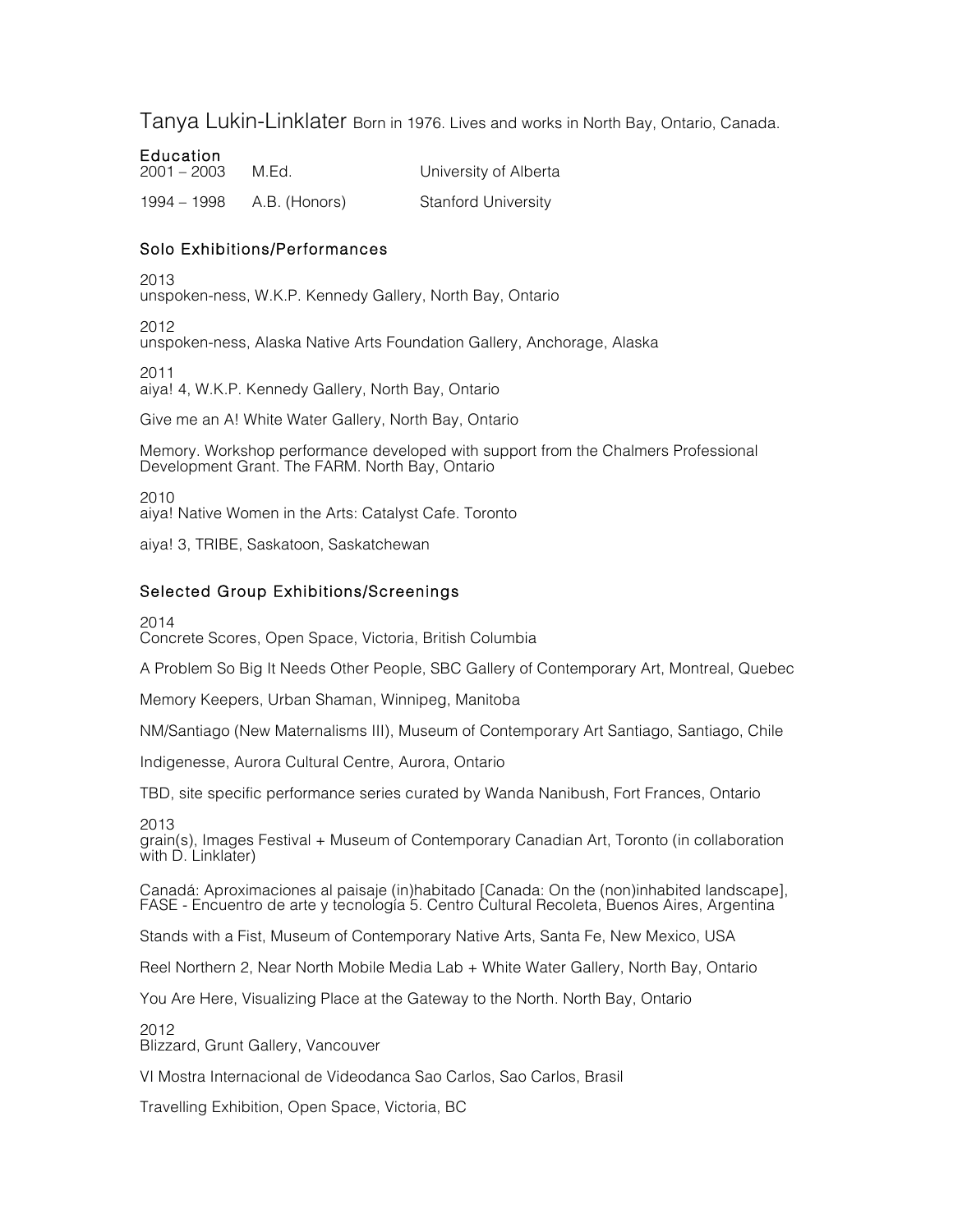Indigenous Choreographers Residency, Culver Center of the Arts, Riverside, California, USA

This is My Song: Perspectives from Contemporary Native Women, The Art Space, Huntsville, Ontario

Up River, Prince Albert Art Gallery, Prince Albert, Saskatchewan (in collaboration with D. Linklater)

Weengushk International Film Festival, Sudbury, Ontario

Sweetgrass Film Festival, Kenora, Ontario

2011

ACTING-out, Claiming Space: Aboriginal Performance Art Series, Modern Fuel Artist Run Centre, Kingston, Ontario

Performing Memory, Open Sky Creative Society, Fort Simpson, Northwest Territories

Uber Girls, Mann Gallery, Prince Albert, Saskatchewan

Solo performance in Menagerie, an experimental, two-channel video installation by Duane Linklater, East Van Gallery in Vancouver

2010

 $6<sup>th</sup>$  Annual Aboriginal Choreographers Workshop presented by Earth In Motion World Indigenous Dance, Toronto

Offering/Offrandes, an online exhibition, Quebec

Ice Follies, W.K.P. Kennedy Gallery's site-specific sculptural biennale, North Bay, Ontario

Mapping Resistance, Odehimin-Gizis Festival, in recognition of the 20<sup>th</sup> anniversary of the Oka resistance, Peterborough, Ontario

Iskwewak: Festival of Performance Art, Sakewewak, Regina, Saskatchewan

foire d'art alternatif de sudbury: hors lieux, la galerie du nouvel – Ontario, Sudbury, Ontario

2009

Art Nomade: Indetermination, Le Lobe, Chicoutimi, Quebec

Streets of Home, LIVE Biennale, Vancouver

2008

Actions of Transfer: Women and Performance in the Americas, University of California, Los Angeles/Hemispheric Institute of Performance and Politics, Los Angeles, USA

Sisters and Grandmothers of the North: A Festival of Inuit Stories, Trent University + Indigenous Performance Initiatives, Peterborough, Ontario

Visualeyez 2008: Justice, Latitude 53: Visual Culture, Edmonton, Alberta

Expanse Movement Arts Festival, Edmonton, Alberta

35th Annual Skookum Jim Folklore Show, Whitehorse, Yukon

2007

Visualeyez 2007: The City, Latitude 53: Visual Culture, Edmonton, Alberta

Edmonton Poetry Festival's Word! Symposium Gala, Edmonton, Alberta

Syncrude Next Generation Arts Festival 2007, Edmonton, Alberta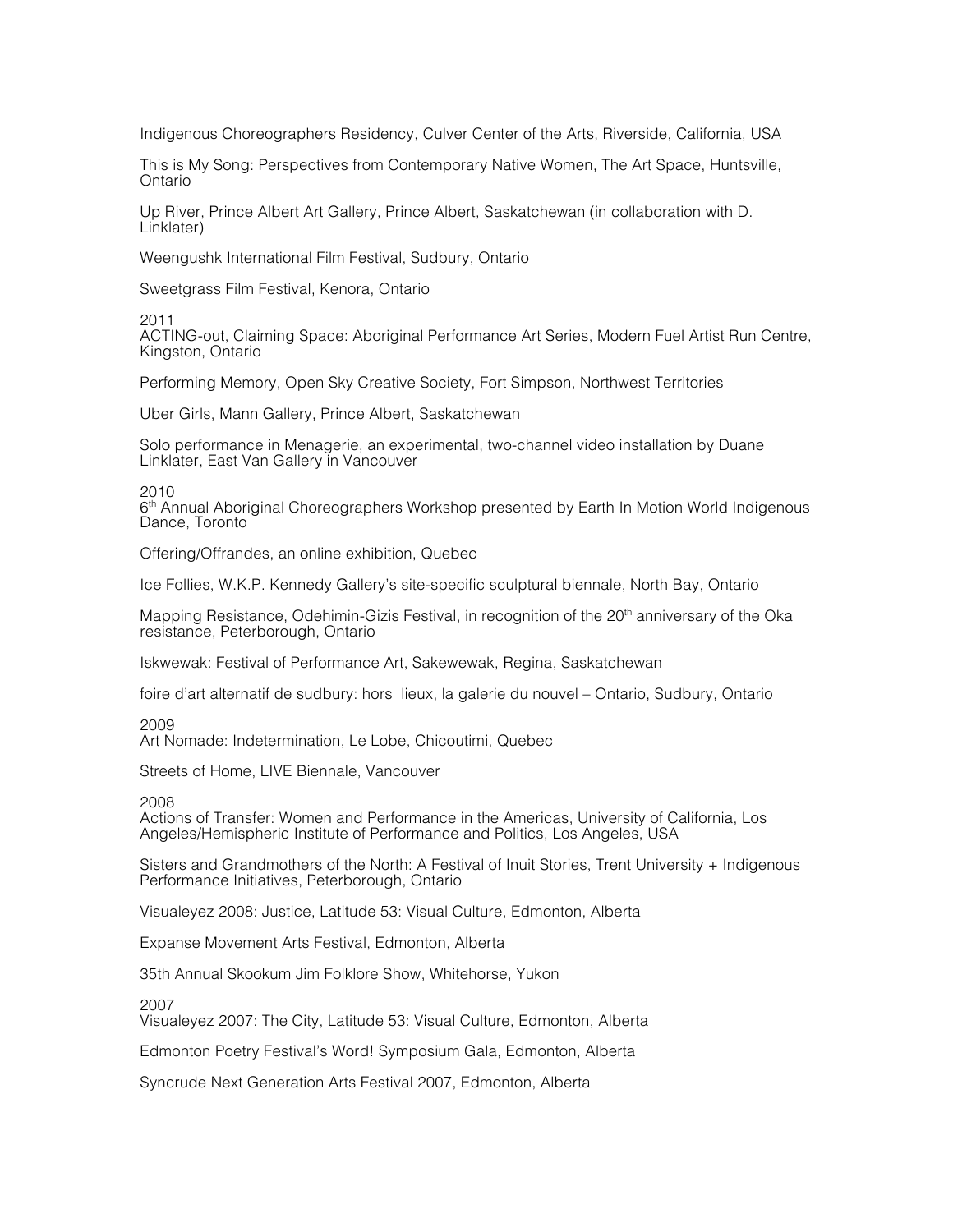Rural Roots, Mile Zero Dance, Edmonton, Alberta

2006

Visualeyez: Domesticity, Latitude 53: Visual Culture, Edmonton

En'owkin Centre Gathering Place, Penticton Indian Reserve, BC

Not Drowning But Waving: Women, Feminism and the Liberal Arts, Edmonton, Alberta

Alter Egos, Mile Zero Dance Company, Edmonton, Alberta

More than words: Igniting the Human Spirit, University of Alberta, Edmonton

Spirit of the People, Spruce Grove, Alberta

2005

Agnguartukut: We are Dancing, a festival of Alutiiq song and dance, Kodiak, Alaska

Syncrude Next Generation Arts Festival 2005, Edmonton

Indigenous Dance Quest 2005, Edmonton

Carnival of Shrieking Youth 2005, Edmonton.

### Visiting Artist Residencies + Talks

- 2012 Artist Panel. Indigenous Choreographers Residency. Culver Center of the Arts. Riverside, California.
- 2011 Artist Talk. Open Sky Creative Society. Fort Simpson, Northwest Territories. Artist Panel at "Acting Out: Claiming Space, Aboriginal Performance Art Series." Presented by Modern Fuel Artist Run Centre at Queen's University. Kingston, Ontario.
- 2009 Artist Talk. Le Lobe's Art Nomade. Alma College. Alma, Quebec. Artist Talk. Le Lobe's Art Nomade. Jonquiere College. Jonquiere, Quebec.
- 2008 Artist in Residence, "Sisters and Grandmothers of the North: A Festival of Inuit Art." Indigenous Performance Initiatives + Trent University. Peterborough, Ontario. Pine Tree Lecture. Trent University, Peterborough, Ontario.
- 2006 Artist in Residence. Visualeyez: Domesticity, Latitude 53: Visual Culture. Edmonton. Performing Arts Mentor, National Aboriginal Professional Artist Training Program, En'owkin Centre.

### Awards/Fellowships/Honours

K.M. Hunter Artist Award in Literature for mid-career artists 2013

Nomination for K.M. Hunter Artist Award in Dance for mid-career artists 2011

Ontario Arts Council Aboriginal Artist in Schools 2012-2013

Ontario Arts Council Aboriginal Arts Education Project Grant 2011

Ontario Arts Council Aboriginal Arts Project Grant 2010, 2011

Ontario Arts Council Northern Arts Project Grant 2010, 2011, 2012, 2013

Ontario Arts Council Access & Career Development Grant 2010, 2012

Ontario Arts Council Emerging Visual Artist Grant 2010, 2012